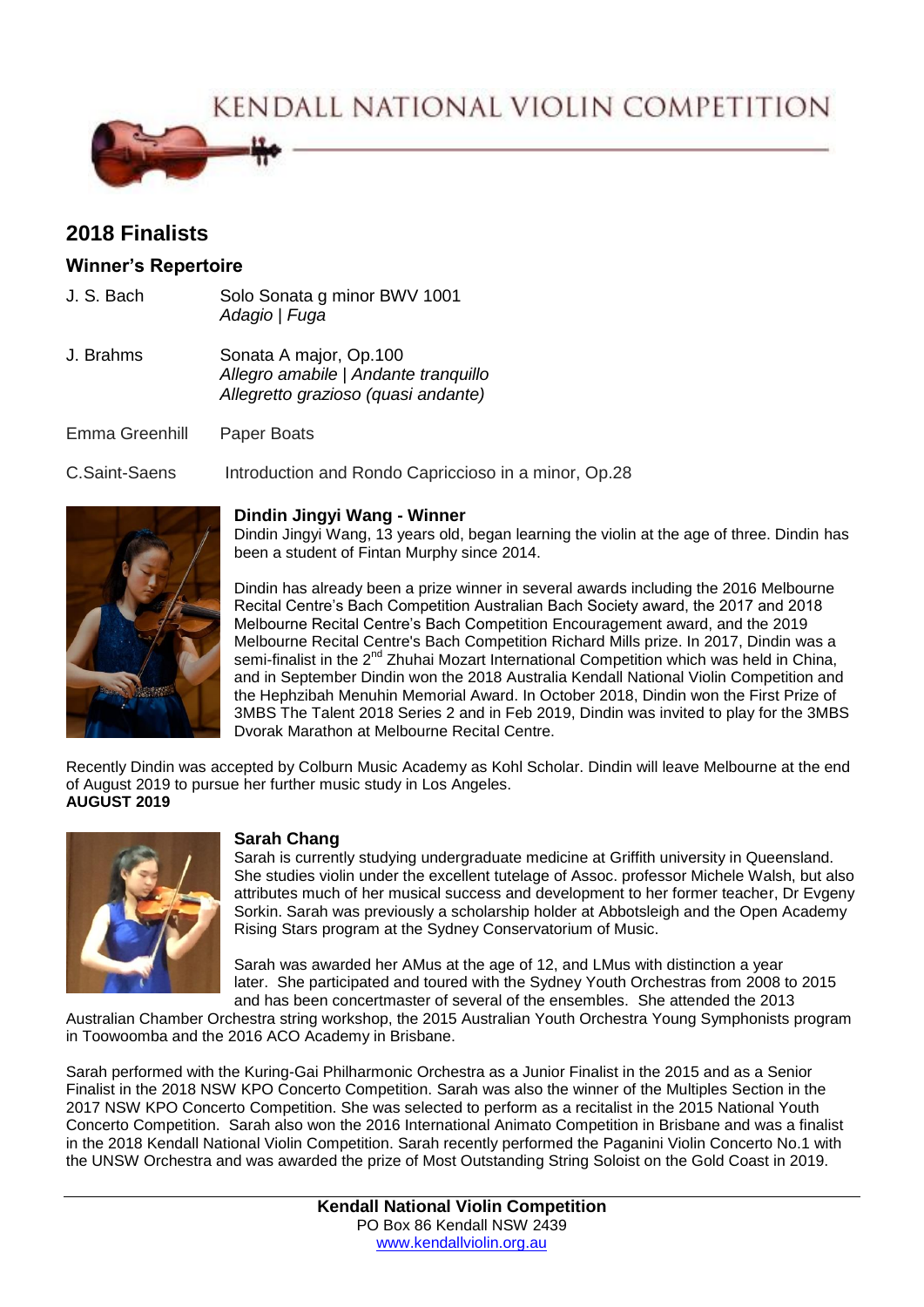Sarah was awarded First in Music 2 and First in Music Extension in the 2018 NSW Higher School Certificate. She was also invited to perform the Shostakovich Piano Trio No.2 at the Sydney Opera House earlier this year as part of HSC Encore 2018. **AUGUST 2019**



#### **Gemma Lee**

Gemma studied a Bachelor of Music (performance) at the Sydney Conservatorium of Music under the tutelage of Professor Goetz Richter where she was a recipient of the Frank Hammond Merit scholarship. She has been finalist in various competitions including the Sydney Conservatory Concerto Competition, the Fine Music 102.5 FM Young Virtuoso Award Finalist and the Kendall National Violin Competition.

Gemma has been winner of The Marcus Edwards Violin Prize and the Sydney Eisteddfod Sonata competition. She has also performed in masterclasses for soloists including Ray Chen, Alexander Da Costa, Gregory Maytan and Ulf Hoelscher.

In 2015, Gemma travelled to Verona, Italy, with her string quartet for a chamber music summer School, Estivo where she worked with the Amaryllis quartet and the and Wolfram Christ. The same year, they performed and represented Australia at the Pacific Alliance of Music Schools conference held at the Central Conservatory in Beijing. She has been a member and performed as soloist with the SBS radio/TV Youth Orchestra and the Sydney Youth Orchestra. She was concertmaster of the Sydney Conservatorium Symphony Orchestra in 2015 and a member of the Sydney Symphony Orchestra Sinfonia led under Richard Gill AO.

After her undergraduate studies, Gemma was the violin fellow for the 2017 Sydney Symphony Orchestra fellowship program. She has performed and toured with the Sydney Symphony Orchestra and is also a casual player with the Adelaide Symphony Orchestra and The Opera and Ballet Orchestra. Gemma will continue postgraduate studies in Germany later this year.

**August 2018**



### **Johnny Van Gend**

Johnny started learning violin at age five with Mary Nemet in his hometown of Toowoomba, Queensland. He achieved AMusA at age eleven and LMusA (with Distinction) at age twelve. The following year, 2010, he and his brother Robert added LMusA in Ensemble Performance. Another early performance highlight was playing the Barber Concerto with orchestra in 2014 as a finalist in the National Youth Concerto Competition.

In 2013 Johnny commenced study with Michele Walsh in Brisbane, with whom he then began tertiary studies in 2015 as a Sir Samuel Griffith scholar at the Queensland Conservatorium Griffith University. While at the Conservatorium, Johnny received the Paganini Prize, the Vada Jefferies Bach Prize, the Ronald Clifford Davis Violin Prize, the 4MBS Chamber Prize, the QCGU Postgraduate Award, and the prestigious Brisbane Club

Award. In 2017 he was selected to perform the Mendelssohn Concerto with the Queensland Conservatorium Orchestra. He graduated with a Bachelor of Music with Distinction in 2017, and in 2018 entered the Australian National Academy of Music (ANAM) under Dr Robin Wilson.

During his two years at ANAM, Johnny advanced to the finals of the ANAM Concerto Competition, to perform the Bartok Violin Concerto No. 2 with the Tasmanian Symphony Orchestra. He was also a finalist in the ANAM Chamber Competition, concertmaster of the ANAM orchestra on numerous occasions, and performed alongside members of the Australian Chamber Orchestra, Australian String Quartet and many prominent international artists. He was twice a finalist in the Kendall National Violin Competition, in 2018 taking out the prizes for the best performance of Bach, best sonata performance, and the audience prize. Johnny was twice selected to perform in public masterclasses at the Melbourne Recital Centre, for international superstar Anne-Sophie Mutter and ACO Principal Violin, Satu Vänskä.

A keen orchestral player, Johnny has participated in Australian Youth Orchestra programs since 2012, leading the Alexander Orchestra at the 2016 National Music Camp and performing throughout Europe and China on the 2016 and 2019 AYO International Tours; for the latter he was Associate Concertmaster.